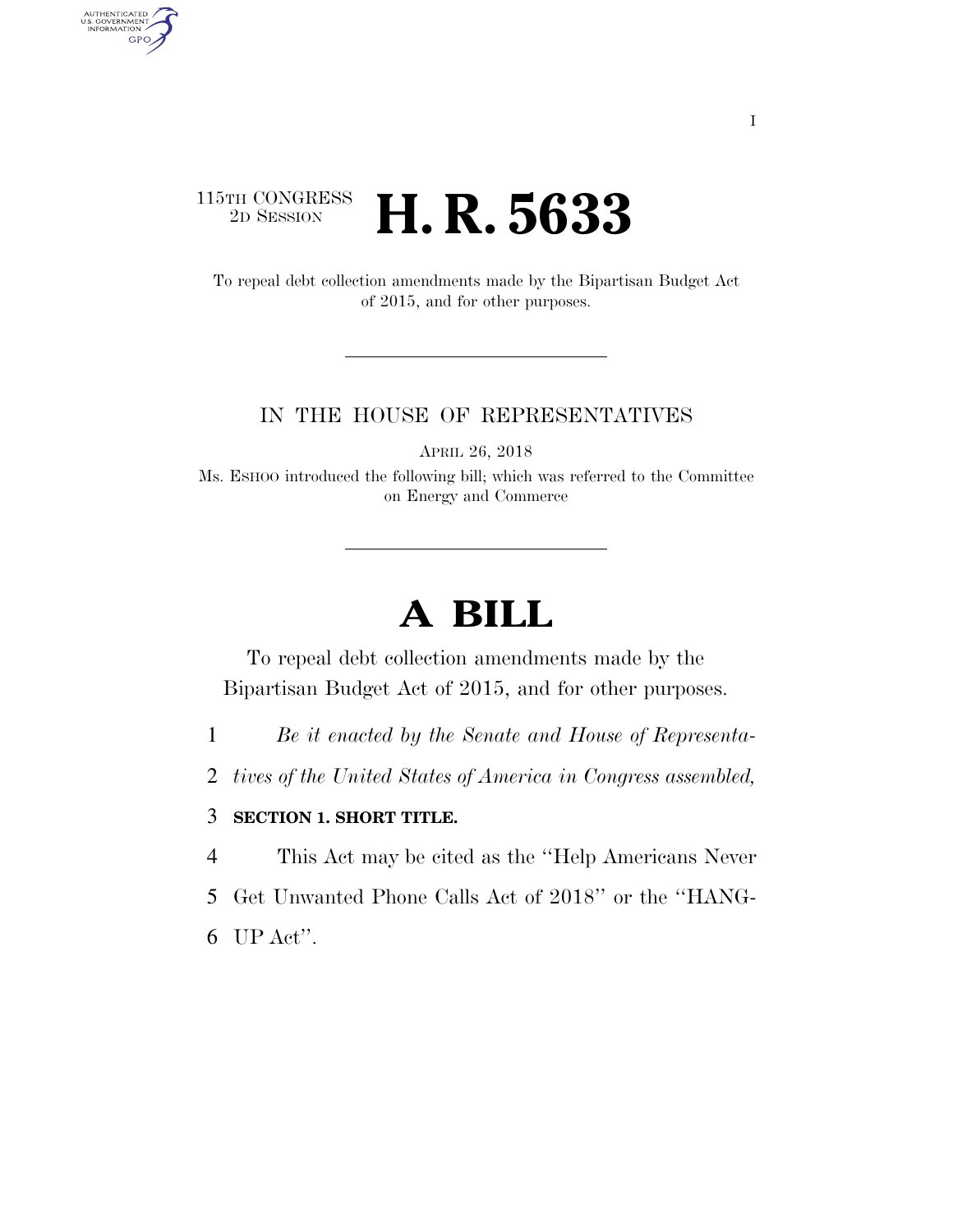| $\mathbf{1}$   | SEC. 2. REPEAL OF DEBT COLLECTION AMENDMENTS;          |
|----------------|--------------------------------------------------------|
| $\overline{2}$ | CLARIFYING COVERAGE WITH RESPECT TO                    |
| 3              | <b>GOVERNMENT CONTRACTORS.</b>                         |
| $\overline{4}$ | (a) IN GENERAL.—The Communications Act of 1934         |
| 5              | $(47 \text{ U.S.C. } 151 \text{ et seq.})$ is amended— |
| 6              | $(1)$ in section 3, by striking paragraph $(39)$ and   |
| 7              | inserting the following:                               |
| 8              | "(39) PERSON.—The term 'person'—                       |
| 9              | "(A) includes an individual, partnership,              |
| 10             | association, joint-stock company, trust, or cor-       |
| 11             | poration; and                                          |
| 12             | "(B) for the purposes of section 227, in-              |
| 13             | cludes a contractor of the United States Gov-          |
| 14             | ernment with respect to a call that is made            |
| 15             | solely to collect a debt owed to or guaranteed         |
| 16             | by the United States."; and                            |
| 17             | $(2)$ in section $227(b)$ —                            |
| 18             | $(A)$ in paragraph $(1)$ —                             |
| 19             | (i) in subparagraph $(A)(iii)$ , by strik-             |
| 20             | ing ", unless such call is made solely to              |
| 21             | collect a debt owed to or guaranteed by the            |
| 22             | United States"; and                                    |
| 23             | (ii) in subparagraph (B), by striking                  |
| 24             | ", is made solely pursuant to the collection           |
| 25             | of a debt owed to or guaranteed by the                 |
| 26             | United States,"; and                                   |